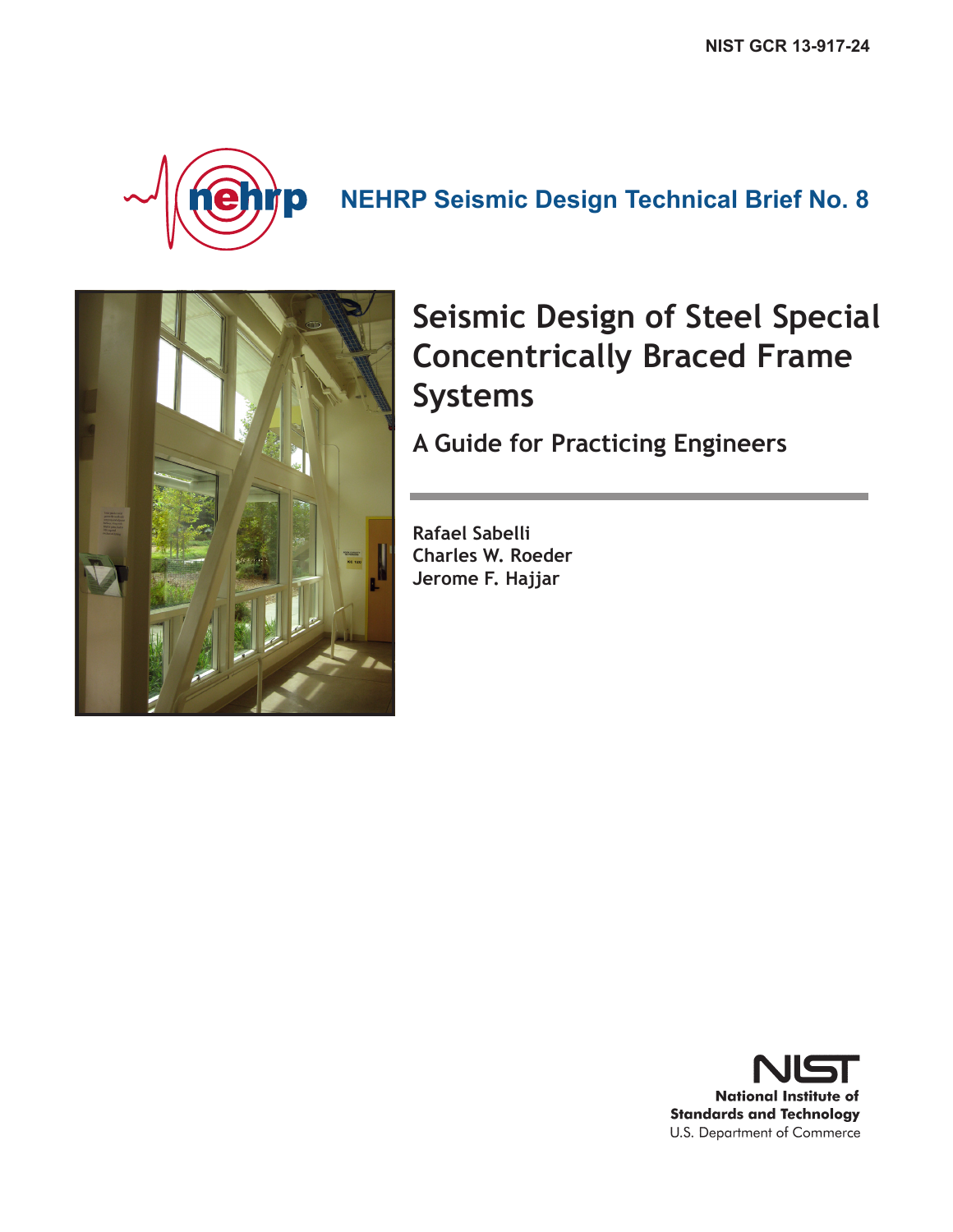#### **NEHRP Seismic Design Technical Briefs**

National Earthquake Hazards Reduction Program (NEHRP) Technical Briefs are published by the National Institute of Standards and Technology (NIST) as aids to the efficient transfer of NEHRP and other research into practice, thereby helping to reduce the nation's losses from earthquakes.

### **NIST** National Institute of **Standards and Technology**

NIST is a federal technology agency within the U.S. Department of Commerce that promotes U.S. innovation and industrial competitiveness by advancing measurement science, standards, and technology in ways that enhance economic security and improve our quality of life. It is the lead agency of the NEHRP. Dr. John (Jack) R. Hayes, Jr., is the Director of NEHRP within NIST's Engineering Laboratory (EL). Dr. John (Jay) L. Harris, III, managed the project to produce this Technical Brief for EL.

### **NEHRP Consultants Joint Venture**

This NIST-funded publication is one of the products of the work of the NEHRP Consultants Joint Venture carried out under Contract SB134107CQ0019, Task Order 12-335. The partners in the NEHRP Consultants Joint Venture are the Applied Technology Council (ATC) and the Consortium of Universities for Research in Earthquake Engineering (CUREE). The members of the Joint Venture Management Committee are James R. Harris, Robert Reitherman, Christopher Rojahn, and Andrew Whittaker, and the Program Manager is Jon A. Heintz.

#### **About The Authors**

Rafael Sabelli, P.E., S.E., is Director of Seismic Design at Walter P Moore, a structural and civil engineering firm with offices nationwide. He is a member of the American Institute of Steel Construction (AISC) Task Committee 9 – Seismic Provisions, AISC Seismic Design Manual Committee, the Building Seismic Safety Council's 2014 Provisions Update Committee (PUC), and the American Society of Civil Engineers (ASCE) Seismic Subcommittee for ASCE 7.

Charles W. Roeder, Ph.D., P.E., is a Professor of Civil Engineering at the University of Washington. He has performed extensive research on the seismic performance of steel and composite structures, and his research has focused on the seismic performance and rehabilitation of braced frames for the past several years. He is a member of AISC, Structural Engineering Institute (SEI), and Earthquake Engineering Research Institute (EERI), and serves on the ASCE 41 and AISC 358 standards committees.

Jerome F. Hajjar, Ph.D., P.E., is a Professor and the Department Chair in the Department of Civil and Environmental Engineering at Northeastern University. He serves on the AISC Committee on Specifications and several of its task committees and is a member of the SEI Technical Activities Division Executive Committee. He is a fellow of ASCE and SEI and the winner of the 2010 Popular Mechanics Breakthrough Award, the 2005 AISC T. R. Higgins Lectureship Award, the 2004 AISC Special Achievement Award, and the 2000 ASCE Norman Medal. He is a registered professional engineer in Illinois and Minnesota.

#### **About the Review Panel**

The contributions of the three review panelists for this publication are gratefully acknowledged.

Michel Bruneau, Ph.D., P.E., is Professor in the Department of Civil, Structural, and Environmental Engineering at the University at Buffalo, the State University of New York, and an ASCE Fellow. He is a member of several AISC and Canadian Standards Association committees developing design specifications for bridges and buildings, and he served as Director of the Multidisciplinary Center for Earthquake Engineering Research. He has conducted extensive research on the design and behavior of steel structures subjected to earthquake and blast and has received many awards for his work. He has authored over 400 technical publications, including co-authoring the textbook *Ductile Design of Steel Structures* and three fiction books.

John A. Rolfes, P.E., S.E., is a Vice-President with Computerized Structural Design in Milwaukee, Wisconsin, a consulting engineering firm that provides structural engineering services throughout the United States. He is a member of the American Institute of Steel Construction Task Committee 9 – Seismic Provisions, AISC Seismic Design Manual Committee, AISC Industrial Buildings and Non-Building Structures Committee, and the Association of Iron and Steel Technology (AIST) Mill Buildings Committee.

C. Mark Saunders, P.E., S.E. is Senior Consultant and past President of Rutherford + Chekene Consulting Engineers in San Francisco and has been involved in seismic design and code development for more than 40 years. He has been a member of the AISC Task Committee 9 - Seismic Provisions, for more than 20 years and is currently its Vice Chair. He has served on the PUC for the NEHRP Provisions and is a past president of both the Structural Engineers Association of Northern California and ATC.



Applied Technology Council (ATC) 201 Redwood Shores Parkway - Suite 240 Redwood City, California 94065 (650) 595-1542 www.atcouncil.org email: atc@atcouncil.org



Consortium of Universities for Research in Earthquake Engineering (CUREE) 1301 South 46th Street - Building 420 Richmond, CA 94804 (510) 665-3529 www.curee.org email: curee@curee.org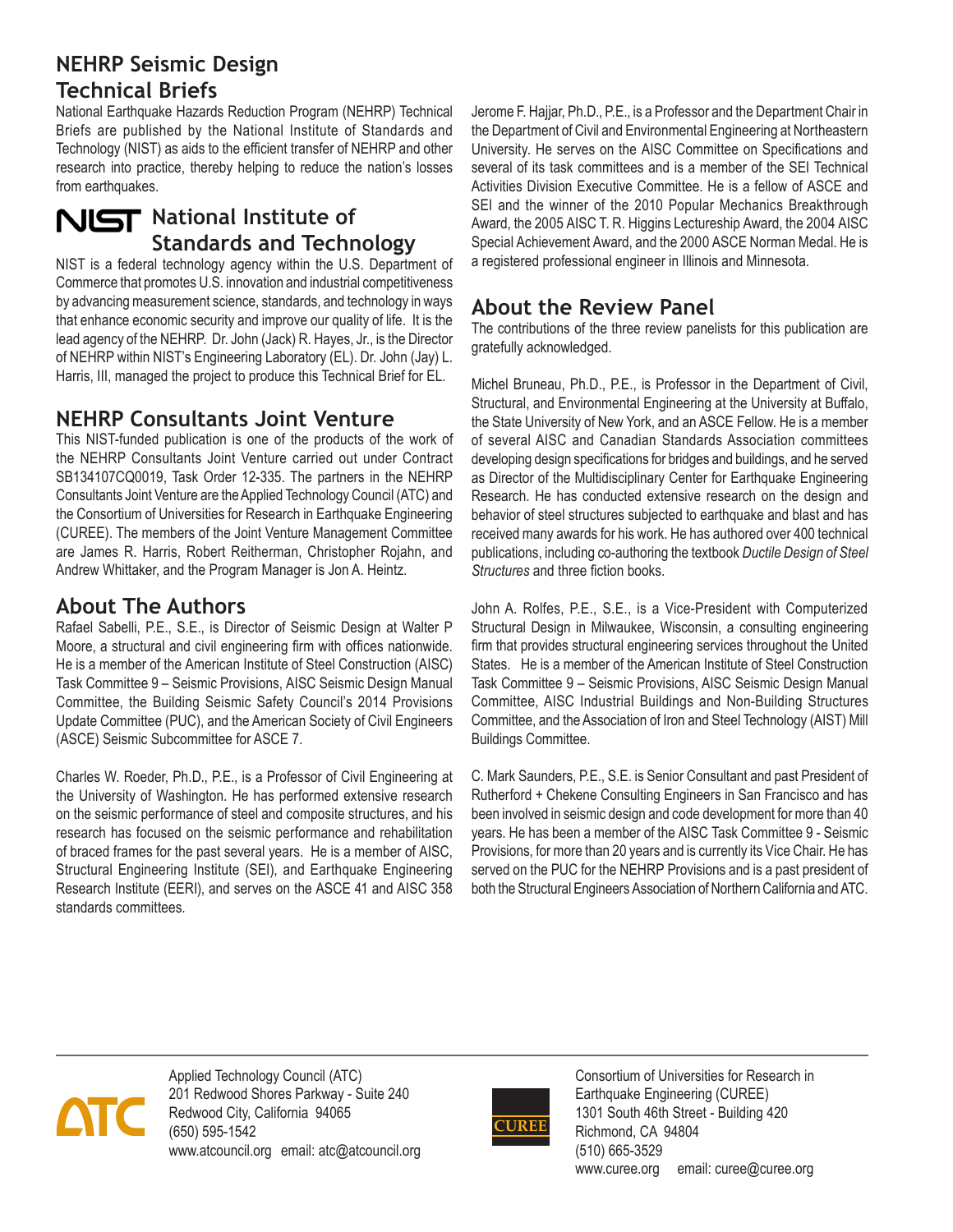# **Seismic Design of Steel Special Concentrically Braced Frame Systems**

## **A Guide for Practicing Engineers**

Prepared for

*U.S. Department of Commerce National Institute of Standards and Technology Engineering Laboratory Gaithersburg, MD 20899-8600*

By

**Rafael Sabelli**  Walter P Moore

**Charles W. Roeder** University of Washington

**Jerome F. Hajjar** Northeastern University

July 2013



U.S. Department of Commerce *Penny Pritzker, Secretary*

National Institute of Standards and Technology *Patrick D. Gallagher, Under Secretary of Commerce for Standards and Technology and Director*